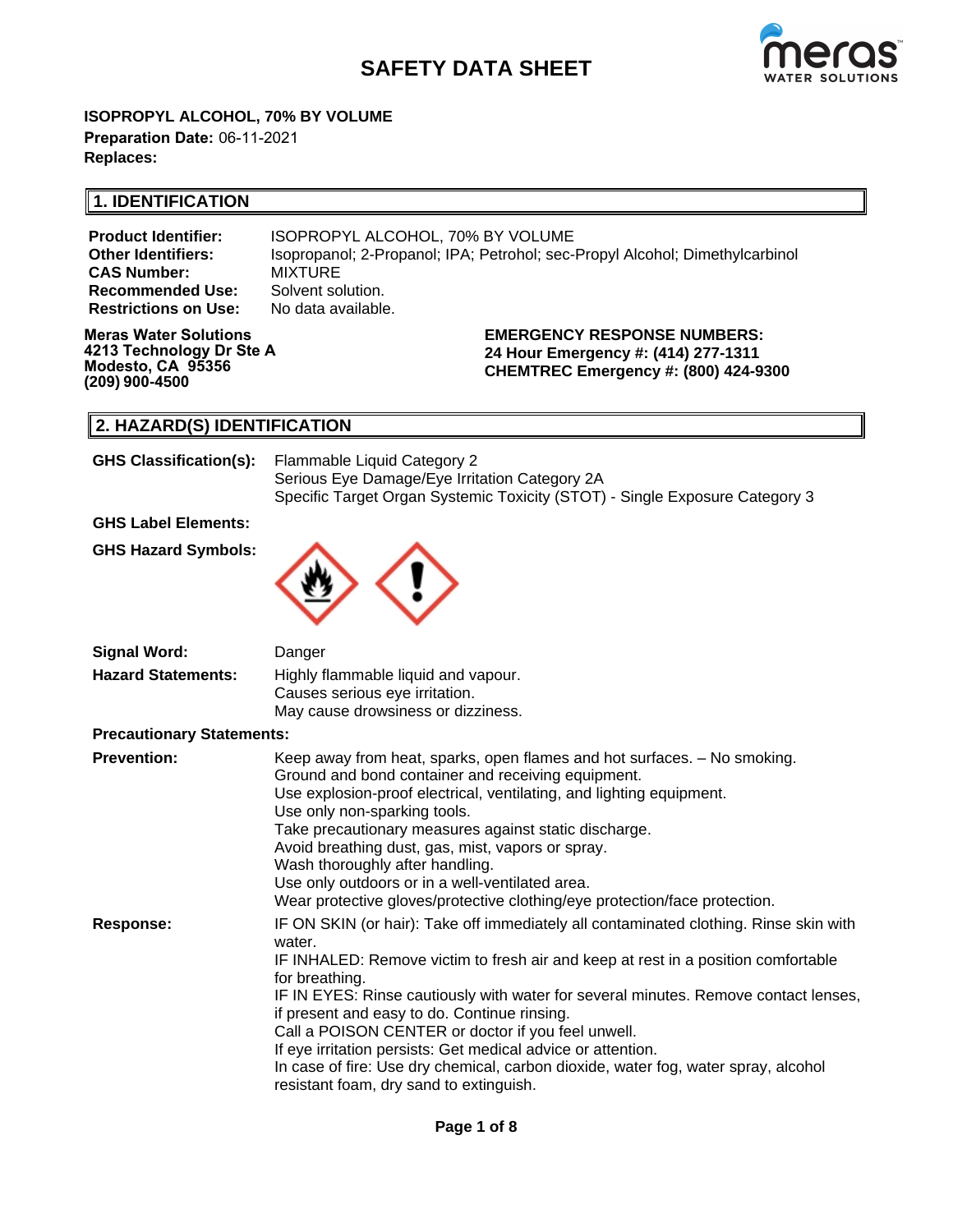

| Storage:                                 | Store in a well-ventilated place. Keep container tightly closed.<br>Store in a well-ventilated place. Keep cool.<br>Store in a secure manner. |                                                                                                                                                                         |  |  |
|------------------------------------------|-----------------------------------------------------------------------------------------------------------------------------------------------|-------------------------------------------------------------------------------------------------------------------------------------------------------------------------|--|--|
| Disposal:                                | Dispose of in accordance with local, regional and international regulations.                                                                  |                                                                                                                                                                         |  |  |
| <b>Hazards Not Otherwise Classified:</b> |                                                                                                                                               | May be harmful or fatal if swallowed and enters airways. Prolonged or<br>repeated skin contact may cause drying, cracking, or irritation. Potential<br>peroxide former. |  |  |

### **3. COMPOSITION/INFORMATION ON INGREDIENTS**

#### **Substances/Mixtures:**

| <b>Chemical or Common Name/Synonyms</b> | <b>CAS Number</b> | Concentration |
|-----------------------------------------|-------------------|---------------|
| Isopropyl Alcohol                       | 67-63-0           | 70%           |

Note: Any chemical identity and/or exact percentage not expressly stated is being withheld as a trade secret or is due to batch variation.

### **4. FIRST-AID MEASURES**

### **Description of Necessary Measures:**

**Eye Contact:** If in eyes: Immediately flush eyes with plenty of water for at least 15 minutes while holding eyelids open. Tilt head to avoid contaminating unaffected eye. Get immediate medical attention.

**Skin Contact:** If on skin: Immediately flush skin with plenty of water for at least 15 minutes while removing contaminated clothing and shoes. Get medical attention immediately. Do not reuse clothing and shoes until cleaned. Wash with soap and water. Do not apply oils or ointments unless ordered by the physician.

**Inhalation:** If inhaled: Remove to fresh air. If breathing is difficult, administer oxygen. If not breathing, give artificial respiration, preferably mouth-to-mouth. GET MEDICAL ATTENTION IMMEDIATELY.

**Ingestion:** If swallowed: Call a physician immediately. DO NOT induce vomiting unless directed to do so by a physician. Never give anything by mouth to an unconscious person. If vomiting occurs spontaneously, keep head below hips to prevent aspiration of liquid into the lungs.

#### **Most Important Symptoms/Effects, Acute and Delayed:**

**Eye Contact:** Causes moderate to severe irritation. Liquid contact may cause: burning sensation. blurred vision. inflammation. swelling. redness. tearing. Corneal injury may occur. Vapors are also irritating.

**Skin Contact:** May cause mild irritation. Contact may cause: stinging. pain. sensitization. Prolonged and repeated contact with skin can cause defatting and drying of the skin which may result in skin irritation and dermatitis. Prolonged and repeated exposure may cause: redness. cracking. scaling.

**Skin Absorption:** Prolonged skin contact is unlikely to result in absorption of harmful amounts.

**Inhalation:** May cause moderate irritation. Vapors or mists may irritate: nose. throat. respiratory tract. Excessive exposure may cause: central nervous system effects. narcotic effects. incoordination. confusion. hypotension. hypothermia. circulatory failure. respiratory arrest. death. Prolonged excessive exposure may cause adverse effects. Observation in animals include middle ear lining damage upon exposure to vapors of isopropanol. However, the relevance of this to humans is unknown.

**Ingestion:** May cause: gastrointestinal irritation. nausea. vomiting. diarrhea. cramps. abdominal pain. central nervous system depression. excitement. headache. dizziness. drowsiness. kidney damage. Advanced stages may cause: collapse. unconsciousness. coma. possible death due to respiratory failure. Small amounts of liquid aspirated into the lungs during ingestion or from vomiting may cause chemical pneumonitis or pulmonary edema.

**Indication of Immediate Medical Attention and Special Treatment Needed:** If ingested, material may be aspirated into the lungs and cause chemical pneumonitis. Treat appropriately. Urine acetone test may be helpful in diagnosis. Hemodialysis should be considered in severe intoxication. Treatment is symptomatic and supportive.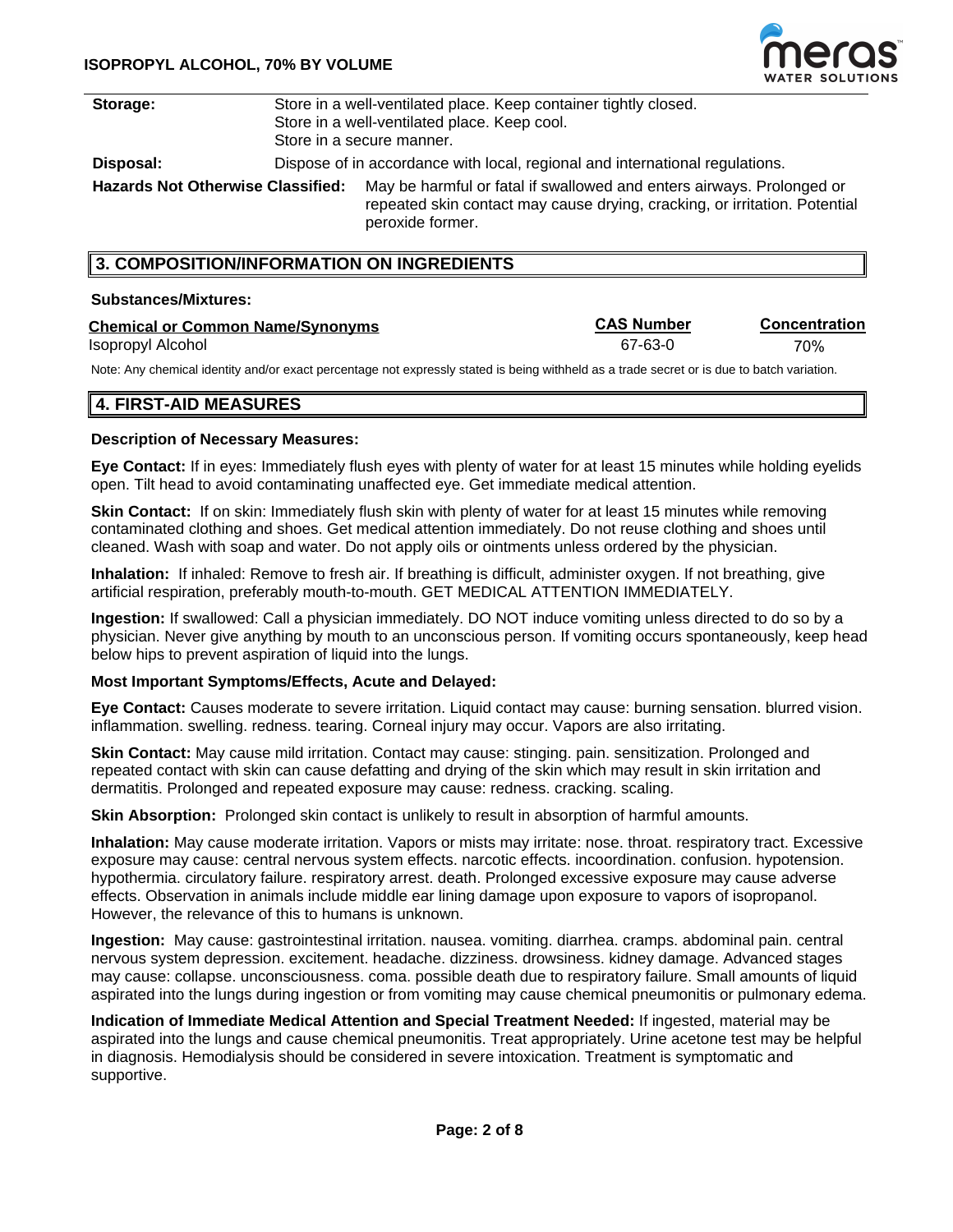

## **5. FIRE-FIGHTING MEASURES**

**Extinguishing Media:** Water spray. Water fog. Carbon dioxide. Dry chemical. Alcohol foam. Water may be ineffective but should be used to cool fire-exposed structures and vessels. DO NOT USE: Direct water stream.

### **Specific Hazards Arising from the Chemical:**

**Fire and Explosion Hazards:** FLAMMABLE LIQUID. Vapors are heavier than air. Vapors may settle in low or confined areas, or travel long distances along the ground or surface to an ignition source where they may ignite, flashback, or explode. Keep away from heat, sparks, flames or other sources of ignition (e.g., static electricity, pilot lights, mechanical/electrical equipment). PROCESS HAZARD: Sudden release of hot organic chemical vapors or mists from process equipment operating at elevated temperature and pressure, or sudden ingress of air into hot equipment under a vacuum, may result in ignitions without the presence of obvious ignition sources. Published "autoignition" or "ignition" temperature values cannot be treated as safe operating temperatures in chemical processes without analysis of the actual process conditions. Any use of this product in elevatedtemperature processes should be thoroughly evaluated to establish and maintain safe operating conditions. Containers exposed to intense heat from fires should be cooled with water to prevent vapor pressure buildup which could result in container rupture. Container areas exposed to direct flame should be cooled with large quantities of water as needed to prevent weakening of container structure. Flame may be invisible. Approach fire with caution. May form explosive peroxides. Vapors may form explosive mixture with air. Material may accumulate a static charge which could act as an ignition source.

**Hazardous Combustion Products:** Carbon dioxide. Carbon monoxide. Incompletely burned carbon compounds. Smoke. Fumes.

**Special Protective Equipment and Precautions for Fire-Fighters:** Evacuate area of unprotected personnel. Wear protective clothing including NIOSH-approved self-contained breathing apparatus. Remain upwind of fire to avoid hazardous vapors and decomposition products. Use water spray to cool fire-exposed containers and disperse vapors. If container is not properly cooled, it can rupture in the heat of a fire. Do not use direct water stream. May spread fire. Run-off from fire control may cause pollution.

## **6. ACCIDENTAL RELEASE MEASURES**

**Personal Precautions, Protective Equipment, Emergency Procedures:** HIGHLY FLAMMABLE LIQUID. Eliminate all sources of ignition. Evacuate unprotected personnel from area. Maintain adequate ventilation. Follow personal protective equipment recommendations found in Section 8. Never exceed any occupational exposure limit.

**Methods and Materials for Containment and Clean Up:** Shut off source of leak if safe to do so. Use water spray to control vapor. A vapor suppressing foam may be used to reduce vapors. Contain spill, place into drums for proper disposal. Soak up residue with non-flammable absorbent material. DO NOT use sawdust or other cellulose-type material. Place in non-leaking containers for immediate disposal. Flush remaining area with water to remove trace residue and dispose of properly. Avoid direct discharge to sewers and surface waters. Notify authorities if entry occurs. Prevent entry into basements, low areas, or confined areas. Use non-sparking tools and equipment. For large spills: Water spray may reduce vapor, but may not prevent ignition in closed spaces.

## **7. HANDLING AND STORAGE**

**Precautions for Safe Handling:** Avoid contact with eyes, skin, and clothing. Use with adequate ventilation. Do not swallow. Avoid breathing vapors, mists, or dust. Do not eat, drink, or smoke in work area. Wash thoroughly after handling. Empty containers retain product residue (vapor, dust, or liquid) and can be dangerous. DO NOT pressurize, cut, weld, braze, solder, drill, grind, or expose such containers to heat, flame, sparks, static electricity, or other source of ignition. They may explode and cause injury or death. Launder contaminated clothing before reuse. Air-dry contaminated clothing in a well ventilated area before laundering. Always open containers slowly to allow any excess pressure to vent. Do NOT use compressed air for filling, discharging, or handling operations. Avoid splash filling. Use proper bonding and/or ground procedures. However, bonding and grounds may not eliminate the hazards of static accumulation. Use non-sparking tools and equipment.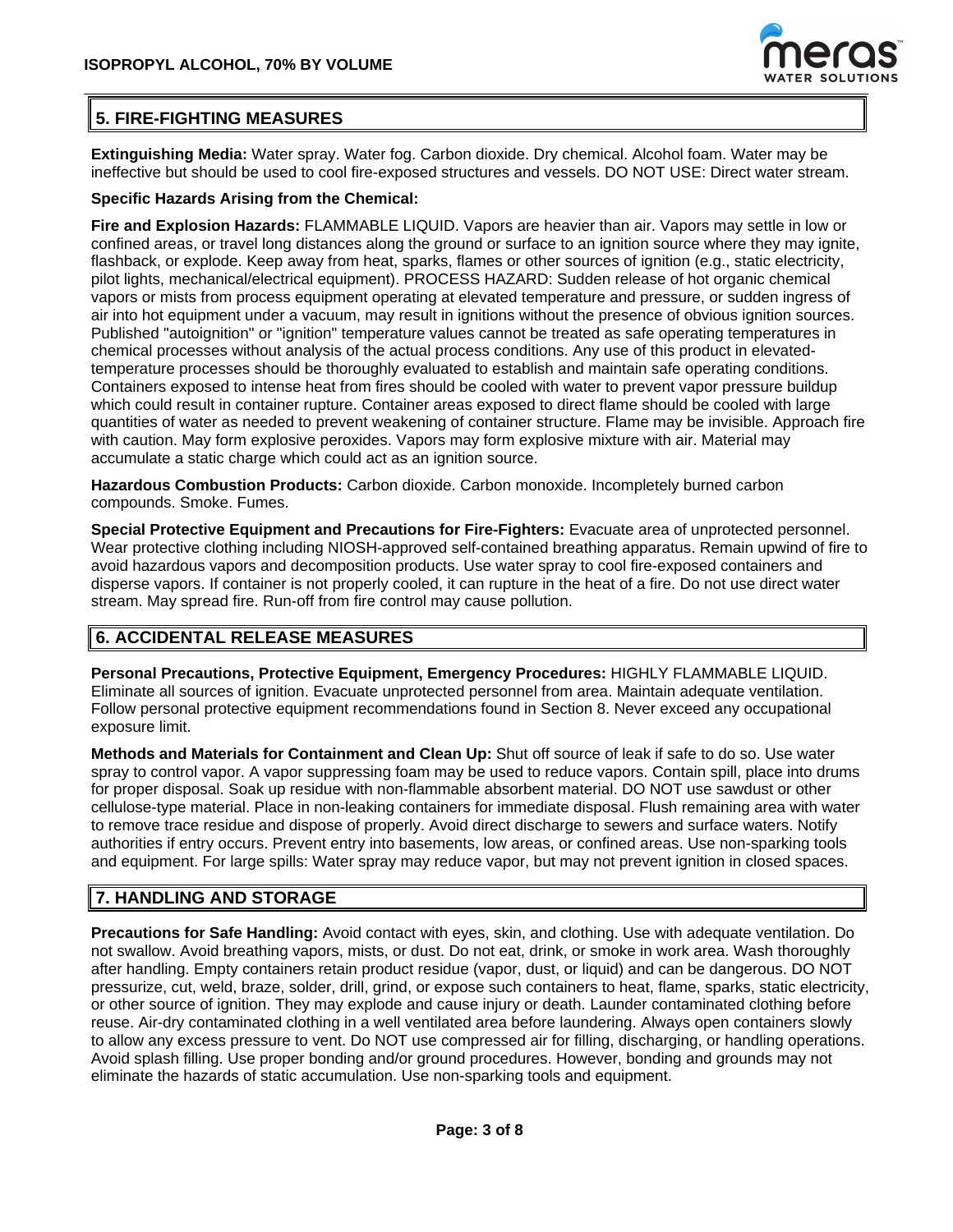### **ISOPROPYL ALCOHOL, 70% BY VOLUME**



**Conditions for Safe Storage, Including any Incompatibilities:** HIGHLY FLAMMABLE LIQUID. Store in a cool, well-ventilated area away from all sources of ignition and out of direct sunlight. Store in a dry location away from heat. Keep away from incompatible materials. Keep containers tightly closed. Do not store in unlabeled or mislabeled containers. Static electricity may accumulate and create a fire hazard. Ground fixed equipment. Bond and ground transfer containers and equipment. Peroxides may form upon prolonged storage. Exposure to light, heat or air significantly increases peroxide formation. If evaporated to a residue, the mixture of peroxides residue and material vapor may explose when exposed to heat or shock. After opening, purge container with nitrogen before reclosing. If peroxide formation is suspected, do not open or move container. Periodically test for peroxide formation on long-term storage. Addition of water or appropriate reducing materials will lessen peroxide formation. Do not store or handle in aluminum equipment at temperatures above 122 F.

### **8. EXPOSURE CONTROLS/PERSONAL PROTECTION**

**OSHA Exposure Guidelines: Component Limits** Isopropyl Alcohol 400 ppm TWA; 980 mg/m3 TWA

**ACGIH Exposure Guidelines: Component Limits** Isopropyl Alcohol 200 ppm TWA; 400 ppm STEL

**Engineering Controls:** Local exhaust ventilation, process enclosures, or other engineering controls are required when handling or using this product to avoid overexposure. Use explosion-proof ventilation equipment. Maintain adequate ventilation. Do not use in closed or confined spaces. Keep levels below exposure limits. To determine exposure levels, monitoring should be performed regularly.

#### **Individual Protection Measures:**

**Eye/Face Protection:** Wear chemical safety goggles while handling this product. Do not wear contact lenses. Wear additional eye protection such as a face shield when the possibility exists for eye contact with splashing or spraying liquid, or airborne material. Wear a full-face respirator, if needed.

**Skin Protection:** Prevent contact with this product. Wear gloves and protective clothing depending on condition of use. Protective gloves: Chemical-resistant. Natural rubber. Chlorinated polyethylene. Nitrile/butadiene rubber. Neoprene. Polyethylene. Ethyl vinyl alcohol laminate. Polyvinyl chloride.

**Respiratory Protection:** Respiratory protection must be worn if ventilation does not eliminate symptoms or keep levels below recommended exposure limits. If exposure limits are exceeded, wear: NIOSH-Approved organic respirator. NIOSH-Approved Supplied Air Respirator (SAR). NIOSH-Approved self-contained breathing apparatus. DO NOT exceed limits established by the respirator manufacturer. All respiratory protection programs must comply with OSHA 29 CFR 1910.134 and ANSI Z88.2 requirements and must be followed whenever workplace conditions require a respirator's use.

**Other Protective Equipment:** Eye-wash station. Safety shower. Rubber apron. Rubber boots. Protective clothing.

**General Hygiene Conditions:** Wash with soap and water before meal times and at the end of each work shift. Food, beverages, and tobacco products should not be carried, stored or consumed where this material is in use.

### **9. PHYSICAL AND CHEMICAL PROPERTIES**

**Physical State:** Liquid. **Color:** Clear. Colorless. **Odor:** Alcohol odor. **Odor Threshold:** N.D. **pH:** N.A. **Freezing Point (deg. F):** N.D. **Melting Point (deg. F):** N.D. **Initial Boiling Point or Boiling Range:** 180 - 212 °F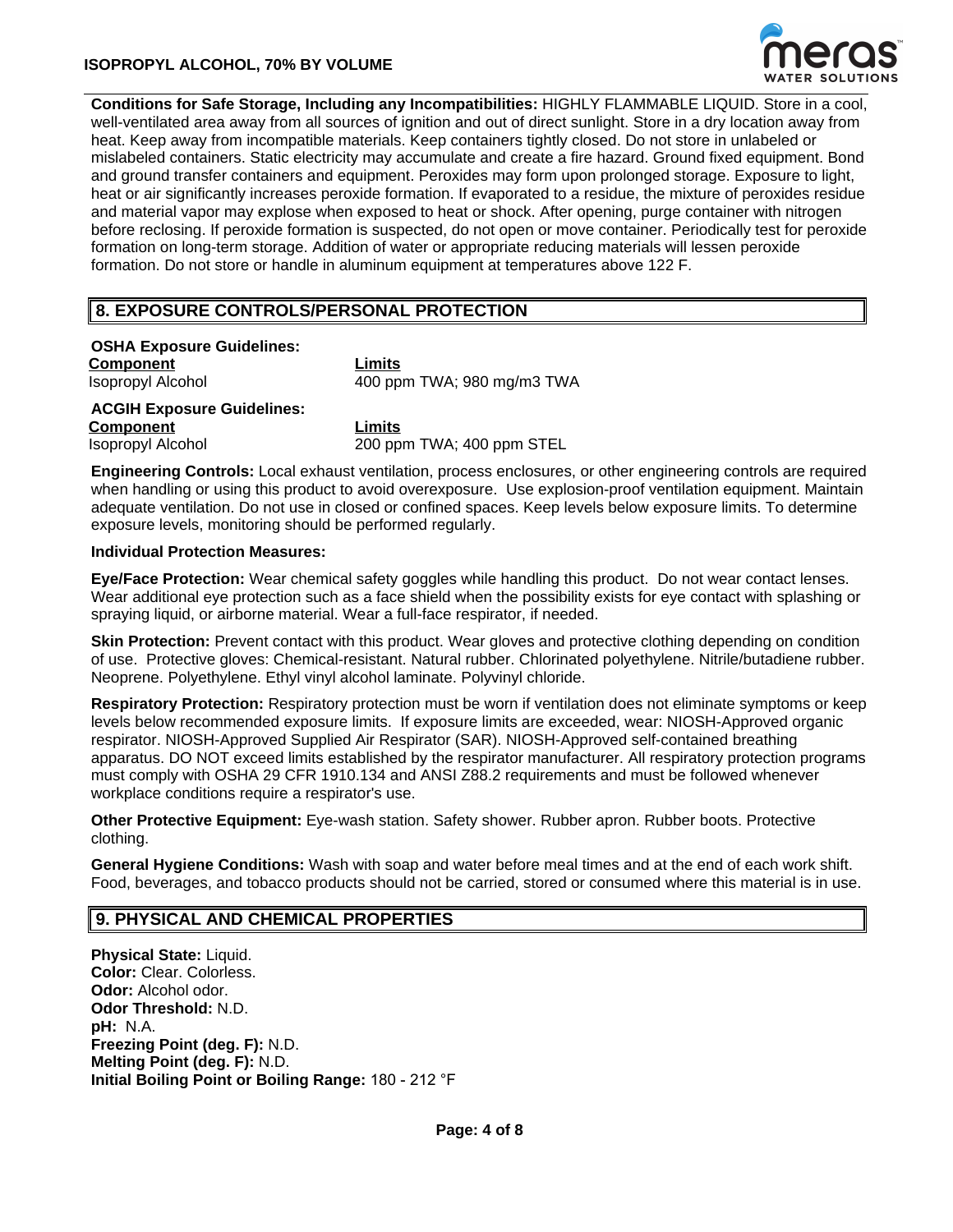

**Flash Point:** 71 °F **Flash Point Method:** TCC. **Evaporation Rate (nBuAc = 1):** N.D. **Flammability (solid, gas):** N.D. **Lower Explosion Limit:** ~ 2% (v) **Upper Explosion Limit:** ~ 13% (v) **Vapor Pressure (mm Hg):** N.D. **Vapor Density (air=1):** N.D. **Specific Gravity or Relative Density:** 0.878 @ 25C **Solubility in Water:** Complete **Partition Coefficient (n-octanol/water):** N.D. **Autoignition Temperature:** No Data **Decomposition Temperature:** N.D. **Viscosity:** N.D. **% Volatile (wt%):** 100 **VOC (wt%):** ~63.5 **VOC (lbs/gal):** ~4.65 **Fire Point:** N.D.

## **10. STABILITY AND REACTIVITY**

**Reactivity:** No data available.

**Chemical Stability:** Stable under normal conditions.

**Possibility of Hazardous Reactions:** Hazardous polymerization will not occur under normal conditions. Under normal storage conditions peroxides may accumulate and explode when subjected to heat or shock. Distillation or evaporation increases peroxide formation and increases the explosion hazard.

**Conditions to Avoid:** Avoid contact with heat, sparks, electric arcs, other hot surfaces, and open flames. Avoid static discharges. Avoid other ignition sources. Avoid exposure to light. Avoid contact with air. Do not allow to evaporate to near dryness. Do not store or handle in aluminum equipment at temperatures above 122 F.

**Incompatible Materials:** Acids. Alkalies. Amines. Halogens. Strong oxidizing agents. Chlorine. Isocyanates. Chlorinated compounds. Aldehydes. Alkanolamines. Ethylene oxide. Aluminum. Oleum. Chromium trioxide. Moisture. Acetaldehyde. Ketones. Acid anhydrides. Permanganates. Oxygen. Hydrogen peroxide. Potassium tert-butoxide. Iron salts. Carbony dichloride (phosgene). Trinitromethane. Barium perchlorate. Dioxygenyl tetrafluoroborate. Nitroform. Perchloric acid. Hypochlorous acid. Sulfuric acid. Urea formaldehyde. Hexamethylene diisocyanate. Caustics. Halogenated organics. Aluminum isoproproxide + crotonaldehyde + heat. Sodium dichromate + sulfuric acid. Hydrogen + palladium. Hydrogen peroxide-sulfuric acid combination. May attack some forms of plastics, rubbers, and coatings.

**Hazardous Decomposition Products:** Decomposition products depend upon temperature, air supply and the presence of other materials. Carbon dioxide. Carbon monoxide. Irritating and/or toxic gases.

### **11. TOXICOLOGICAL INFORMATION**

**Routes of Exposure:** Eyes. Skin. Inhalation. Ingestion. Absorption.

#### **Symptoms/Effects: Acute, Delayed and Chronic:**

**Eye Contact:** Causes moderate to severe irritation. Liquid contact may cause: burning sensation. blurred vision. inflammation. swelling. redness. tearing. Corneal injury may occur. Vapors are also irritating.

**Skin Contact:** May cause mild irritation. Contact may cause: stinging. pain. sensitization. Prolonged and repeated contact with skin can cause defatting and drying of the skin which may result in skin irritation and dermatitis. Prolonged and repeated exposure may cause: redness. cracking. scaling.

**Skin Absorption:** Prolonged skin contact is unlikely to result in absorption of harmful amounts.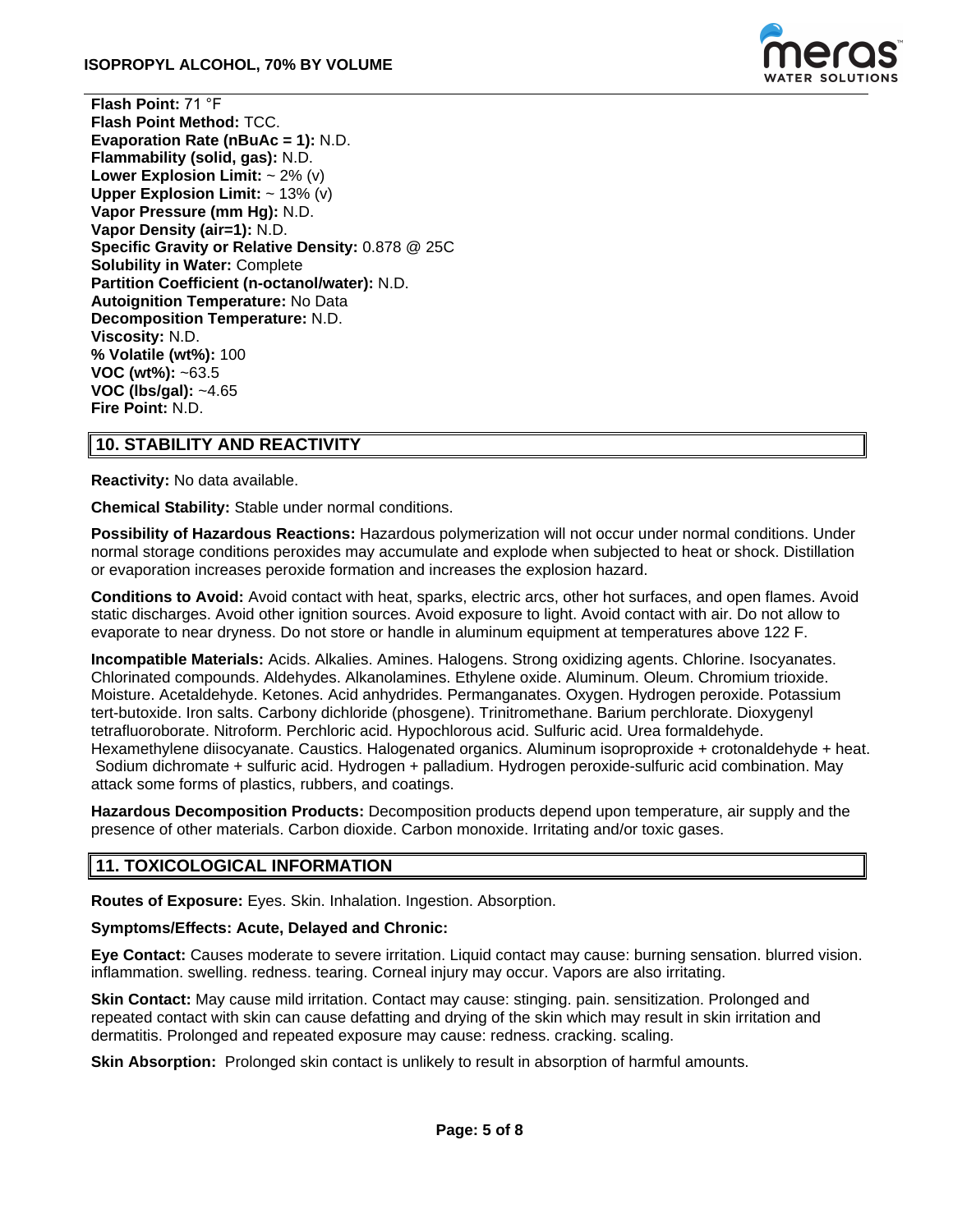

**Inhalation:** May cause moderate irritation. Vapors or mists may irritate: nose. throat. respiratory tract. Excessive exposure may cause: central nervous system effects. narcotic effects. incoordination. confusion. hypotension. hypothermia. circulatory failure. respiratory arrest. death. Prolonged excessive exposure may cause adverse effects. Observation in animals include middle ear lining damage upon exposure to vapors of isopropanol. However, the relevance of this to humans is unknown.

**Ingestion:** May cause: gastrointestinal irritation. nausea. vomiting. diarrhea. cramps. abdominal pain. central nervous system depression. excitement. headache. dizziness. drowsiness. kidney damage. Advanced stages may cause: collapse. unconsciousness. coma. possible death due to respiratory failure. Small amounts of liquid aspirated into the lungs during ingestion or from vomiting may cause chemical pneumonitis or pulmonary edema.

#### **Numerical Measures of Toxicity:**

| <b>Component</b>  | Oral LD50           | <b>Dermal LD50</b> | <b>Inhalation LC50</b> |
|-------------------|---------------------|--------------------|------------------------|
| Isopropyl Alcohol | $Rat:$ > 4000 mg/kg | Rabbit: 4059 mg/kg | 4H Rat: 72.6 mg/L      |

#### **Cancer Information:**

This product does not contain 0.1% or more of the known or potential carcinogens listed in NTP, IARC, or OSHA.

**Medical Conditions Aggravated by Exposure to Product:** Eye disorders. Skin disorders. Liver disorders. Kidney disorders. Impaired pulmonary function.

**Other:** Avoid simultaneous exposure to Isopropyl Alcohol and haloalkanes, such as Chloroform, Trichloroethane and Carbon Tetrachloride. Coexposure greatly increases the liver and kidney toxic effects of these haloalkanes, leading to hepatitis and kidney failure. Liver damage may be evidenced by loss of appetite, jaundice and pain in the upper abdomen on the right side. Repeated Dose Toxicity: In animals, effects have been reported on the following organs: Kidney. Liver. Kidney effects have been observed in male rats. These effects are believed to be species specific and unlikely to occur in humans. Observations in animals include: Lethargy. Isopropyl alcohol's lethal dose for humans is estimated at 100 ml.

Developmental Toxicity: Isopropanol has been toxic to the fetus in laboratory animals at doses toxic to the mother.

Reproductive Toxicity: In animal studies, did not interfere with reproduction. In animal studies, did not interfere with fertility.

Genetic Toxicity: In vitro genetic toxicity studies were negative. Animal genetic toxicity studies were negative.

### **12. ECOLOGICAL INFORMATION**

**Ecotoxicological Information:** No data available. Material is not expected to demonstrate chronic toxicity to aquatic organisms.

LC50: 9640 mg/L – Pimephales promelas (fathead minnow)(96 hours)

LC50: 9714 mg/L – Daphnia magna (water flea)(24 hours)

LOEC: 1000 mg/L – Alga (8 days)

Low acute toxicity to fish. Low acute toxicity to aquatic invertebrates. Low toxicity to algae. Low toxicity to sewage microbes. Chronic toxicity to fish is expected to be low. Chronic toxicity to aquatic invertebrates is expected to be low.

**Chemical Fate Information:** No data available. Material is expected to remain in water or migrate to soil. It is expected to readily biodegrade. Transformation due to hydrolysis is not expected to be significant. Transformation due to photolysis is not expected to be significant.

BOD5 (5 day): 53%

BIODEGRADABILITY: 86-94% (after two weeks in a ready biodegradability test)

BIOCONCENTRATION FACTOR (BCF): 3.16. This material is not expected to bioaccumulate.

### **13. DISPOSAL CONSIDERATIONS**

**Hazardous Waste Number:** D001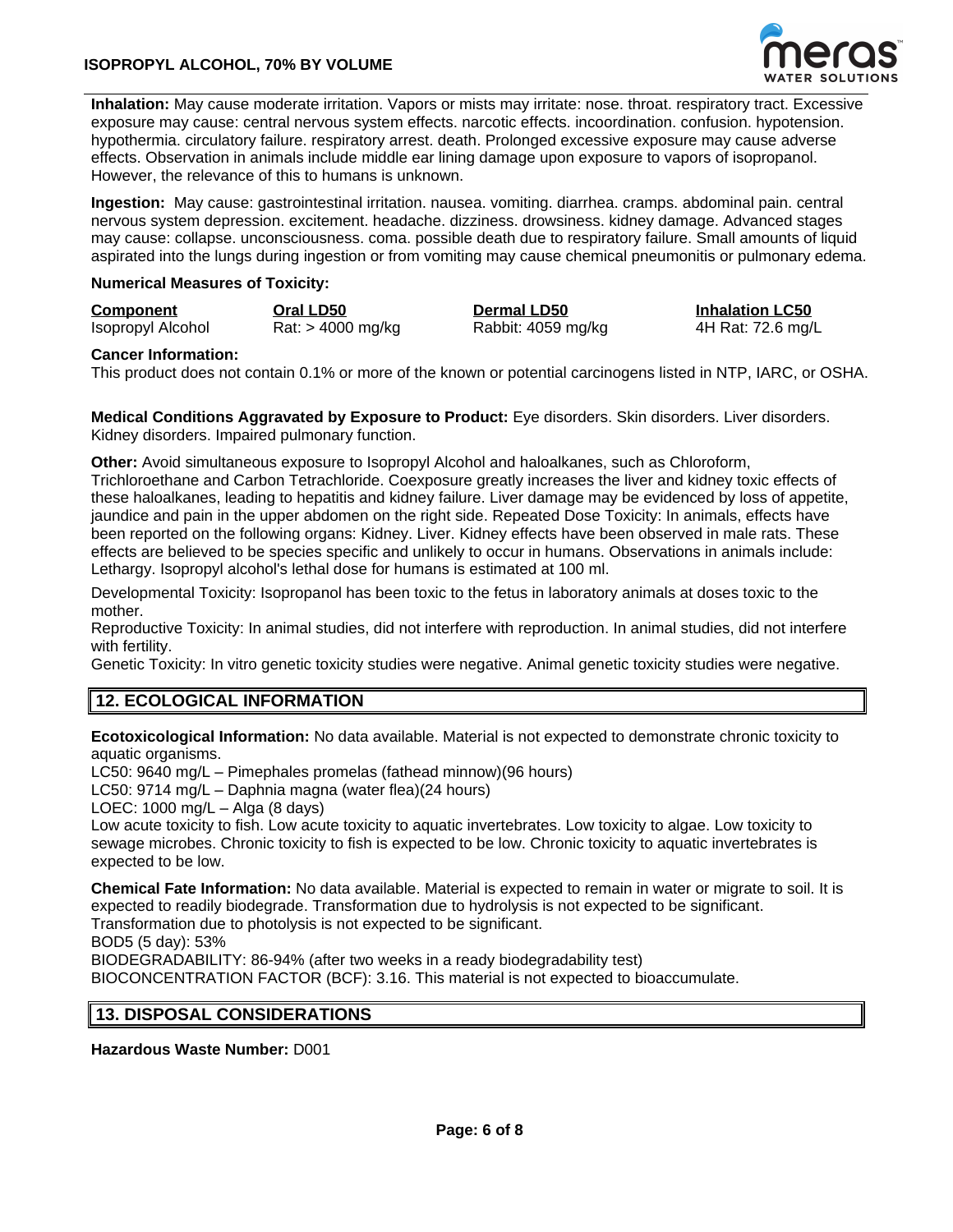

**Disposal Method:** Dispose of in a permitted hazardous waste management facility following all local, state and federal regulations. For unused and uncontaminated product, the preferred options include sending to a licensed, permitted: incinerator or other thermal destruction device. Regulations may vary in different locations. Waste characterizations and compliance with applicable laws are the responsibility solely of the waste generator. Since emptied containers retain product residue, follow label warnings even after container is emptied. DO NOT pressurize, cut, weld, solder, drill, grind or expose empty containers to heat, flame, sparks or other sources of ignition.

### **14. TRANSPORT INFORMATION**

**DOT (Department of Transportation):**

| <b>Identification Number:</b> | UN1219                            |
|-------------------------------|-----------------------------------|
| <b>Proper Shipping Name:</b>  | <b>Isopropyl Alcohol Solution</b> |
| <b>Hazard Class:</b>          | З                                 |
| <b>Packing Group:</b>         |                                   |
| <b>Label Required:</b>        | <b>FLAMMABLE</b>                  |

### **15. REGULATORY INFORMATION**

**TSCA Inventory Status:** All components of this product are on the TSCA Inventory or are exempt from TSCA Inventory requirements.

| <b>SARA Title III Section 311/312 Category Hazards:</b> |                          |               |                    |             |                         |            |                 |             |
|---------------------------------------------------------|--------------------------|---------------|--------------------|-------------|-------------------------|------------|-----------------|-------------|
| <b>Immediate (Acute)</b>                                | <b>Delayed (Chronic)</b> |               | <b>Fire Hazard</b> |             | <b>Pressure Release</b> |            | <b>Reactive</b> |             |
| Yes                                                     | Yes                      |               | Yes                |             | No                      |            | No              |             |
| <b>Regulated Components:</b>                            |                          | <b>CAS</b>    | <b>CERCLA</b>      | <b>SARA</b> | <b>SARA</b>             | U.S.       | <u>WI</u>       | <b>Prop</b> |
| <b>Component</b>                                        |                          | <b>Number</b> | RQ                 | <b>EHS</b>  | 313                     | <b>HAP</b> | <b>HAP</b>      | 65          |
| No components found.                                    |                          |               |                    |             |                         |            |                 |             |

**\*Prop 65 - May Contain the Following Trace Components:** No data available.

### **16. OTHER INFORMATION**

**Hazard Rating System Health:** 2\* **Flammability:** 3 **Reactivity:** 0 \* = Chronic Health Hazard **NFPA Rating System Health:** 2 **Flammability:** 3 **Reactivity:** 0 **Special Hazard:** None **SDS Abbreviations N.A. = Not Applicable N.D. = Not Determined HAP = Hazardous Air Pollutant VOC = Volatile Organic Compound C = Ceiling Limit N.E./Not Estab. = Not Established**